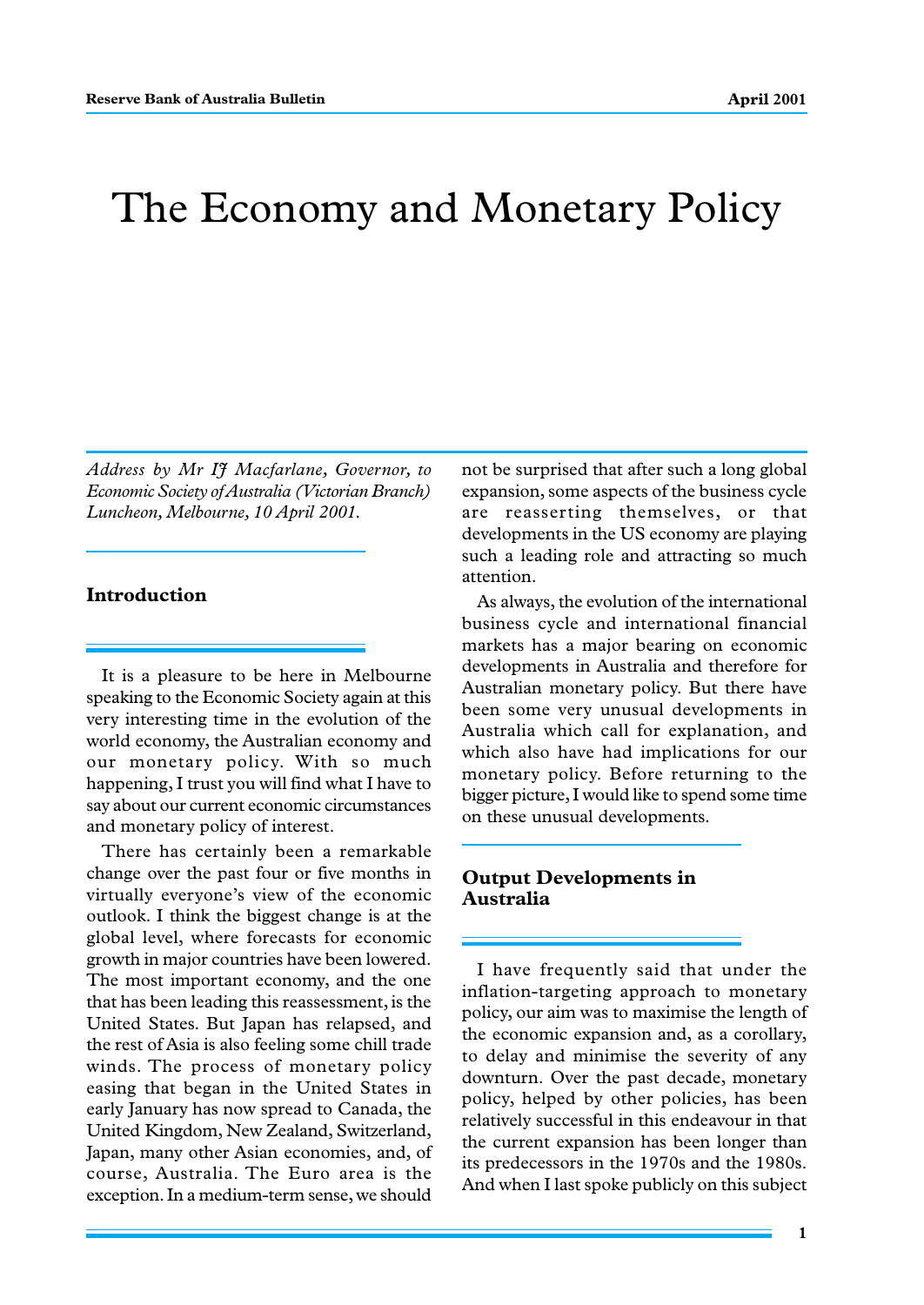towards the end of last year, I expected this state of affairs to continue. Like virtually everyone else who follows economic developments in Australia, I was surprised and disappointed to learn what the national accounts had to say about our growth performance in the second half of 2000.

The grounds for optimism about our growth prospects, which were shared by most private sector forecasters, have been spelled out on a number of occasions, but let me recap briefly:

- the Australian economy had strong momentum – it had been growing at about  $4^{1/2}$  per cent for a number of years, yet it had not built up any of the imbalances that are common late in an expansion;
- inflation, although rising slightly, was moderate, as was the growth of wages;
- asset prices, although on a rising trend, were not obviously overheated and the balance sheets of the corporate and financial sectors were in good shape;
- a similar situation applied to physical investment, which meant the risk of excess capacity developing was minimal;
- the current account of the balance of payments was being reduced under the influence of rapid export growth;
- the fiscal impact of the various tax measures associated with the introduction of the GST was expansionary by all the conventional measures; and
- although monetary policy had been tightened, the level of real interest rates was not high by historical standards, credit was easily available, and the exchange rate had fallen to a point where it was very competitive.

Of course, there were some worrying signs, but they seemed less significant than the factors listed above. Households in particular had taken on a lot of debt by their past standards, though not by international standards; they were also having to cope with higher oil prices. There were a few rumblings from falls in the US share market which had been going on since March 2000 but, other than that, the mood in the United States was still confident. Business surveys showed

substantial falls in confidence in the second half of 2000, just as they had in 1998, and employment fell for a time, but these things were consistent with a slowdown, not a contraction. There was also the inevitable uncertainty surrounding the GST and the Sydney Olympics.

## **What Happened and Why?**

So the question is: Why was there such a sudden reversal in the second half of the year, particularly the December quarter? Economies as well balanced as the Australian economy was at mid 2000 do not just run out of steam: there has to be a reason, or perhaps several reasons.

I think it is now generally recognised that there was one overwhelming reason for the change in direction. The feature of the national accounts that leaps out is the extraordinary role of house-building in explaining the weakness of GDP. This was surprising in one sense, because house-building only accounts for 5 per cent of the economy. But its decline in the second half of 2000 was so pronounced that it meant that the figure for the total economy showed a decline of 0.4 per cent at an annual rate. If we take out house-building and look at how the other 95 per cent of GDP performed, we see that it rose at an annual rate of over 4 per cent. This is much the same as its rate of growth in the previous year. Now I do not want to suggest that there was no slowing in some other sectors of the economy, but if it was not for the extraordinary behaviour of house-building, the story would be in line with most observers' previous expectations. Similarly, the behaviour of aggregate employment in the second half of 2000 can largely be explained by the construction sector and those parts of manufacturing supplying it.

Why did house-building have this extraordinary pattern? I do not think there is anyone who doubts that it was due to the bringing forward of house-building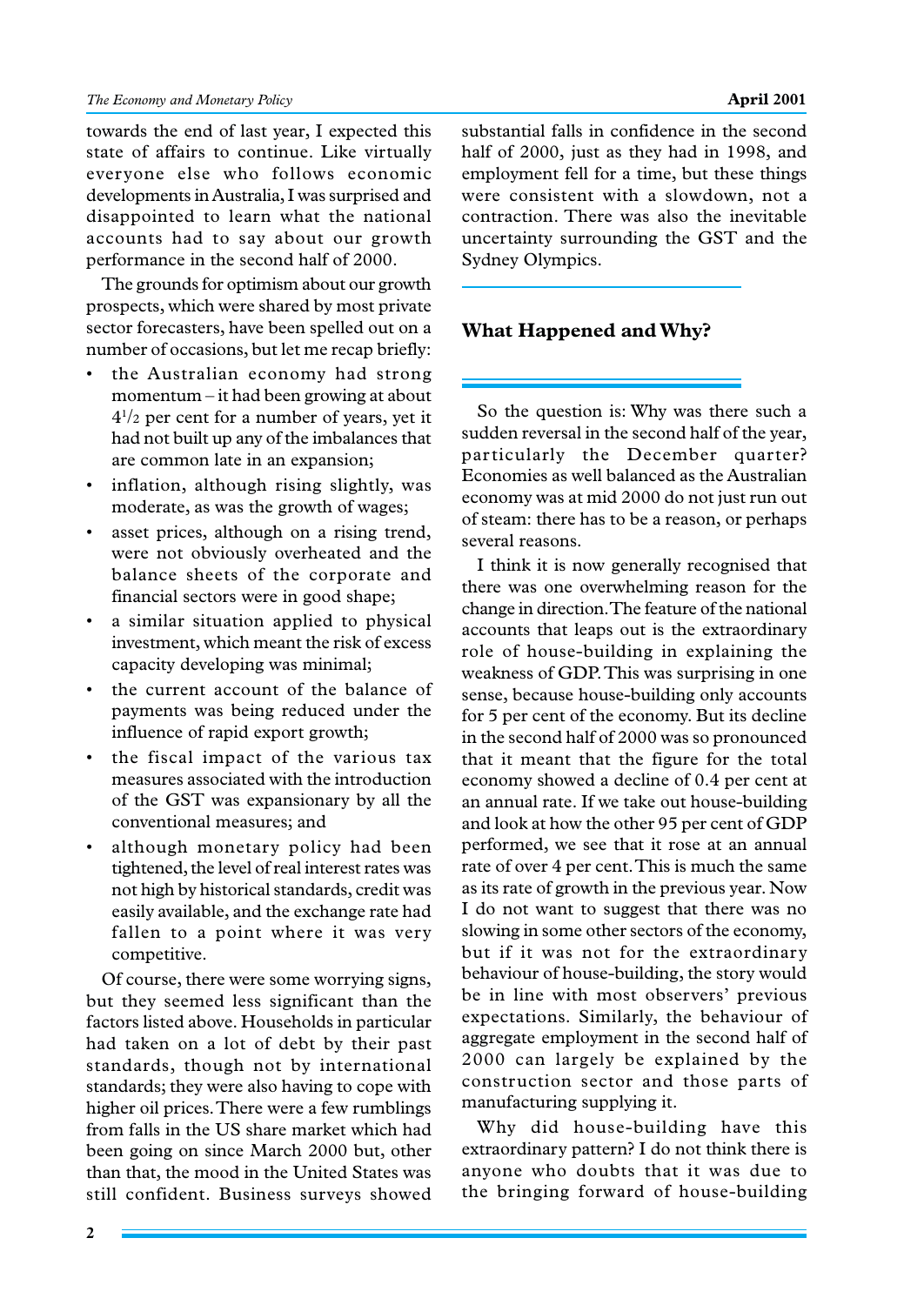|  |  | Table 1: Growth Rates |  |
|--|--|-----------------------|--|
|--|--|-----------------------|--|

|                                        | Four<br>quarters<br>tο<br><b>Jun 2000</b> | Two<br>quarters<br>tο<br>Dec 2000<br>(annual rate) |
|----------------------------------------|-------------------------------------------|----------------------------------------------------|
| GDP<br>GDP excluding<br>house-building | 4.9<br>3.8                                | $-0.4$<br>4.3                                      |

pre 1 July 2000 to beat the GST, and the subsequent dearth of house-building in following quarters. We all knew this transition effect was occurring, and our forecasts showed substantial falls in house-building in the second half of 2000, but not falls big enough to outweigh everything else that was going on in the economy. The size of these falls was truly outside the range of previous recorded experience, and that is always difficult to forecast. Incidentally, similar large shifts in expenditure on housing did not happen in the other countries we had looked at that introduced GST (see Graph 1).

Let me make a disclaimer before I go any further, lest anyone think I am trying to blacken the name of the GST and imply it was all a horrible mistake. I have always thought that a GST is a good thing for the economy, principally because it could take

| <b>Housing</b><br>Per cent of GDP, real |                            |                                  |                |  |  |  |
|-----------------------------------------|----------------------------|----------------------------------|----------------|--|--|--|
| %                                       |                            |                                  | %              |  |  |  |
| $\overline{7}$                          | Canada<br>(1991)           |                                  | $\overline{7}$ |  |  |  |
| 6                                       |                            | Japan<br>(1989)                  | 6              |  |  |  |
| 5                                       |                            |                                  | 5              |  |  |  |
| 4                                       |                            | <b>Australia</b><br>(2000)       | 4              |  |  |  |
|                                         |                            | <b>New Zealand</b><br>(1986)     |                |  |  |  |
| 3                                       | -6<br>$-4$<br>$-2$         | 8<br>0<br>4<br>6<br>$\mathbf{2}$ | 3              |  |  |  |
|                                         | <b>Quarters before GST</b> | <b>Quarters after GST</b>        |                |  |  |  |

#### **Graph 1**

some of the weight off the high marginal tax rates on middle incomes in Australia. I still do support it and note that it will still form an important part of the Australian tax system beyond the next election. My only point is that when making a major reform, such as a tax reform, the transition effects associated with implementing such a large change are nearly always unpredictable and cause short-term dislocation. But that is not a reason not to do them, otherwise we would never get any reform.

## **Monetary Policy**

I will now turn to monetary policy. Since early February, the Reserve Bank has reduced the overnight cash rate by 125 basis points to 5 per cent. A number of people have pointed out that this is an uncharacteristically large reduction over such a relatively short period of time. Why have we seen the need for such a change?

My response revolves around two points. First, even though the outlook for the economy remains positive, the risks on the downside have increased this year. Second, the continuing good inflation performance of the economy provides scope for the Bank to be pro-active in trying to minimise these risks.

Let me begin with the risks. The principal circumstance that has changed in recent months has been international, not domestic. All countries, at about the turn of the year, started to revise down their expectations relatively quickly for the year ahead. The reductions in forecasts for growth were not drastic, but they applied to most countries, and hence to the world economy in aggregate. The reassessment was centred on the United States, with Japan and other parts of Asia prominent. It cannot be denied that the fall in share prices in the United States, which was largely matched by falls in European and Asian exchanges, played a significant role in this reassessment, just as their earlier buoyancy had held up economic activity. As a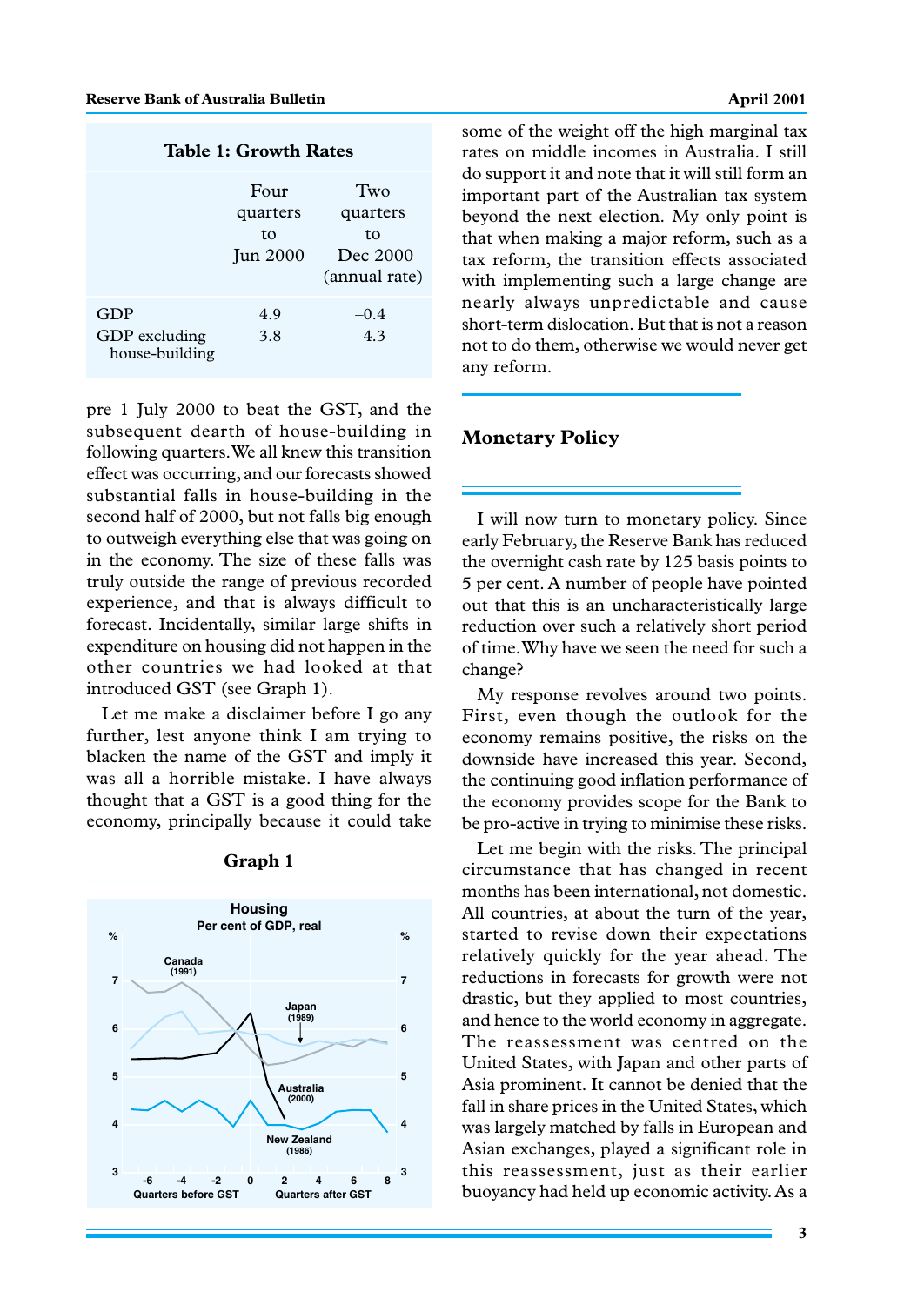result of the reassessment, the year 2001 so far has been one of monetary policy easings around the world, just as its predecessor had been one of monetary policy tightenings.

The reduction in forecasts for world growth is not alarming – for example, the IMF is forecasting growth of 3.4 per cent in 2001, compared with growth of 4.8 per cent in 2000. But forecasts are still probably being revised down and the balance of risks has definitely shifted to worries about a larger downturn. This is seen most clearly in the capital markets, where investors are moving out of equities into bonds, and some banks are becoming more cautious in their lending behaviour. On the other hand, labour markets around the world have so far shown very little deterioration.

The second risk relates to the domestic situation. I have already explained that the major change to our circumstances was that we now needed to factor in the 2.2 percentage point subtraction from GDP that was caused by the fall in housing in the second half of last year. Why should this be important if it has already happened? Indeed, you could make a case to say that if the world economy had continued to grow at the same pace that it did in 2000, the housing effect would have been purely transitory, even if it was much bigger than we or anyone else expected. But the world economy *has* slowed, which makes this reasoning somewhat academic. It is unlikely that such a large contraction in housing, and attendant falls in demand for those industries supplying the housing sector, could occur without some wider ramifications. I pointed out in my testimony to Parliament in December last year that I thought the contraction in housing (even though I did not know how big it was at the time) was the major reason for the fall in business confidence. We saw a similar setback to expectations recently when consumer confidence, which had held at above-average levels until March, fell sharply in the latest survey, which unfortunately was taken a few days after the release of the December accounts and was heavily influenced by the publicity surrounding it.

The other domestic change that influenced our thinking on monetary policy was the lower outlook for inflation. The December quarter CPI followed the pattern set in the September quarter in showing a level of inflation well below our expectation, and implied that our forecasts for inflation would need to be revised downwards.

As I have noted earlier, this gave scope for monetary policy to be eased more quickly than would have been possible on earlier occasions. Over most of the past 30 years, the classic dilemma for monetary policy was that, even when there was a need to ease on domestic activity grounds, there were often still strong inflationary pressures which cautioned against doing so. One of the many benefits of a low-inflation environment is that it restores to monetary policy a degree of freedom that is denied in a high-inflation environment.

With inflation not imposing a constraint, it has been possible for the Bank to respond quickly to the need for a significantly lower *level* of interest rates. That is, we needed a level of real interest rates that was unambiguously expansionary, just as it had been in the period from mid 1997 to end 1999. The actual mechanics of getting from one level to another is a secondary issue. Whether to move by 25 points or 50 points, whether to move between meetings or not, or whether to have a pause or not, are essentially tactical issues related to market perception, rather than fundamental economic ones. It is the medium-term effect of the *level* of real interest rates, not the number or size of individual changes, that matters for the development of the economy. So once we realised that a significantly lower level was required, our aim was to move there as quickly as was practicable, without unduly unsettling markets.

#### **Where Does This Leave Us?**

We have traversed a very difficult period. We knew well before we entered it that the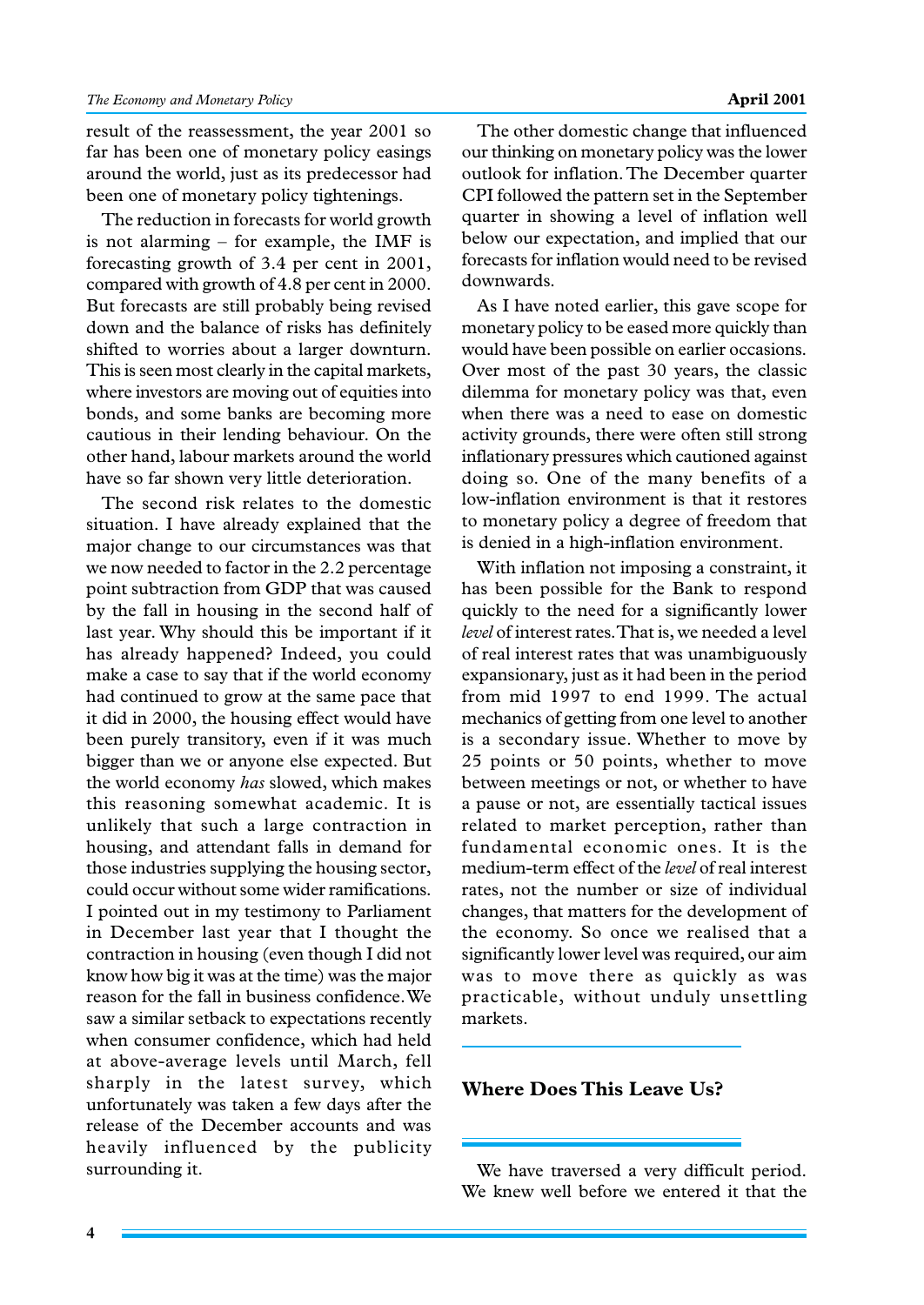second half of 2000, which included the introduction of the GST and the Olympics, was going to be difficult to forecast. We also knew that, even while we were living through it, it was difficult to assess developments, especially as we had the added complications of rising oil prices and a falling exchange rate. A great range of surprises was possible, but now that the period has passed, we know what the surprise was, and it is now part of history. We also know with reasonable confidence that housing should pick up strongly through the remainder of the year.

Looking at the broader picture, the major influence on our outlook is the world economy and, inevitably, the biggest influence on this will be the US economy. Obviously, there is nothing we can do to influence world economic developments, but what we need to try to do is to foster as much resilience in the Australian economy vis-à-vis the world economy as we can.

For a start, we can move to a stance more supportive of growth, and we have done so over recent months with monetary policy, using the scope to do so provided by good inflation performance.

More fundamentally, we should have some resilience given that, in several respects, we have a better starting point than the United States. We did not have the extent of share price appreciation over the past couple of years that the United States had, and therefore we have not seen the unwinding of this that they have recently experienced. The United States has had an investment boom which has created some excess capacity in some sectors, whereas in Australia there is no such problem. In Australia the current account deficit has been falling, and is back at the low points seen over the past 20 years, whereas in the United States it is at a 20-year high. The Australian dollar is low, and hence supporting economic activity, whereas the US dollar is high, and hence dampening US growth prospects.

This inevitably brings me to the exchange rate. The behaviour of the Australian dollar over the past 15 months has been difficult to explain, and those attempting to do so have

moved from explanation to explanation as developments have changed. There has been no doubt, however, that over the past month much of the fall has been due to the general gloom that accompanied the release of the December quarter accounts, and this should fade as they are put into perspective. Of course, the other explanation has been the strength of the US dollar, which is in itself a bigger puzzle than the Australian dollar. We were told last year that the US dollar strength was due to the strength of the US economy, the high returns from investing in US equities, and the rising interest rates. In 2001, all three of these factors have gone into reverse, yet the US dollar is over 5 per cent higher than at the end of last year. There is not much doubt that a lower US dollar would be better for the United States and the world economy in general.

The fall in the Australian dollar has been, in my view, an overshoot. It is not something I look upon with any comfort. But it is also something which we could not hope to prevent in the short term, short of drastic measures which in our judgement were not in the best interests of the economy, especially given the risks to growth from abroad. At its present level, or even one appreciably higher, the Australian dollar confers a major competitive advantage to Australian producers and has contributed to an exceptional performance by the traded sector. Although exports may not be able to keep up this growth rate over the next 12 months, they should still help to underpin the economy.

### **Conclusion**

To conclude, developments in the world economy obviously pose a risk to economic performance in the near term. Since there is little we can do to change that, we must focus on managing our own affairs in Australia in the best possible fashion. Monetary policy has been eased, in recognition of the changing circumstances, and should prove to have some expansionary influence over the period ahead.